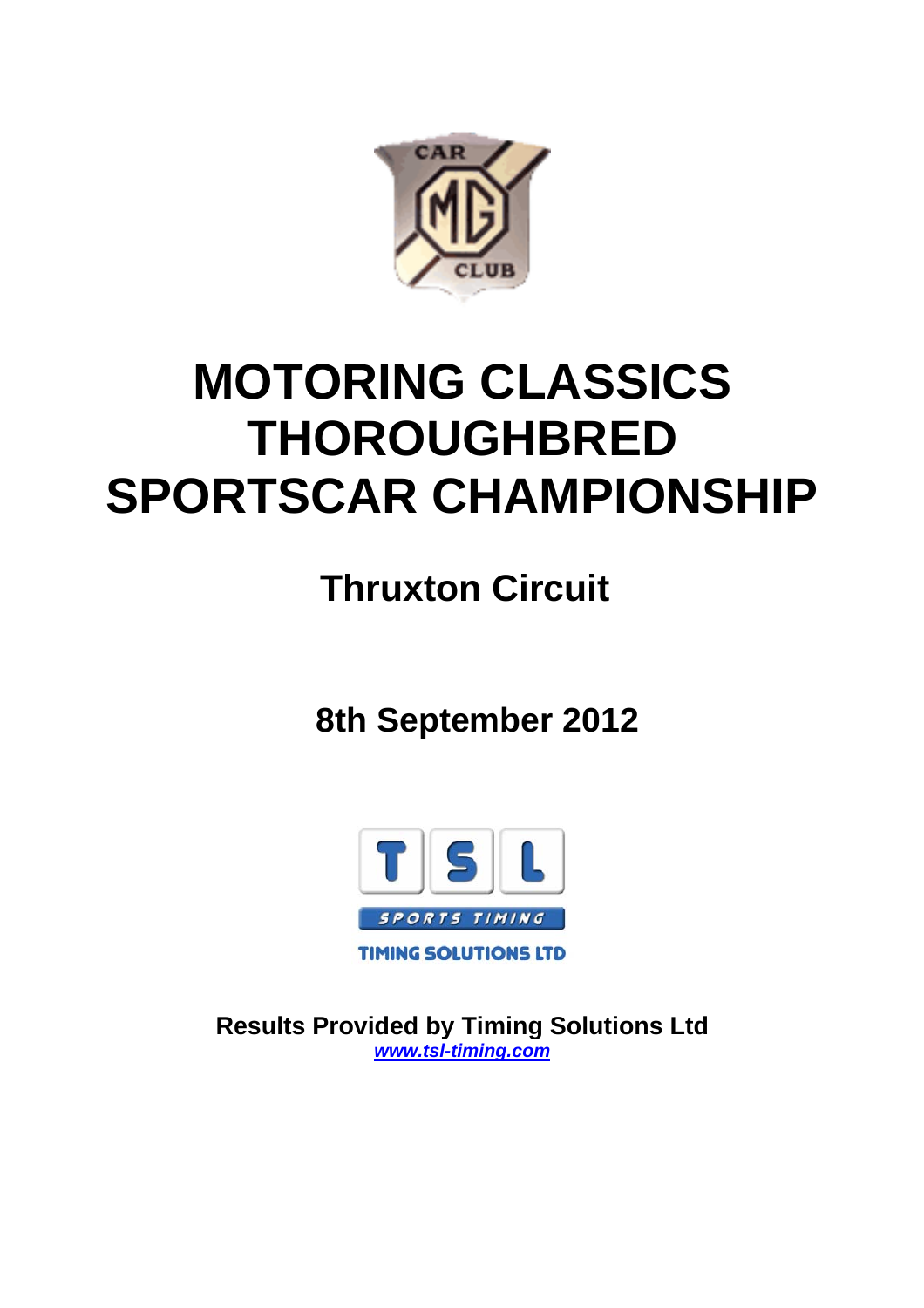#### **Motoring Classics Thoroughbred Sportscar Championship QUALIFYING - RACE 4 - CLASSIFICATION**

| <b>POS</b>      | NO.   | CL           | <b>NAME</b>             | <b>ENTRY</b>                | <b>TIME</b> | ON             | <b>LAPS</b>    | GAP    | <b>DIFF</b> | <b>MPH</b> |
|-----------------|-------|--------------|-------------------------|-----------------------------|-------------|----------------|----------------|--------|-------------|------------|
|                 | 88    | D            | <b>Simon CRIPPS</b>     | MGB GT V8                   | 1:28.238    | 6              | 9              |        |             | 96.12      |
|                 | 256   | $\mathsf{C}$ | <b>Ken PATON</b>        | RAM Jaguar D-Type           | 1:28.999    | 6              | $\overline{7}$ | 0.761  | 0.761       | 95.29      |
|                 | 393   | D            | <b>Russell MCCARTHY</b> | MGB GT V8                   | 1:29.323    | 2              | 7              | 1.085  | 0.324       | 94.95      |
|                 | 4 55  | $\mathsf{C}$ | <b>Rob SPENCER</b>      | MGB GT V8                   | 1:31.285    | $\overline{7}$ | 9              | 3.047  | 1.962       | 92.91      |
| 5               | 30    | B            | <b>James WHEELER</b>    | <b>MGB Roadster</b>         | 1:32.252    | $\mathbf{1}$   | 1              | 4.014  | 0.967       | 91.93      |
|                 | 6 61  | C            | <b>Tim FALCE</b>        | Jaguar Ram 'D' Type Replica | 1:33.187    | 5              | 7              | 4.949  | 0.935       | 91.01      |
|                 | 7 90  | D            | <b>Rob ROODHOUSE</b>    | Triumph TR6                 | 1:34.905    | 2              | 8              | 6.667  | 1.718       | 89.36      |
|                 | 8 97  | D            | <b>Roger CONNEL</b>     | <b>TVR Griffith</b>         | 1:35.409    | 2              | 8              | 7.171  | 0.504       | 88.89      |
|                 | 9 53  | C            | <b>Kathy SHERRY</b>     | Morgan Plus 8               | 1:35.592    | 2              | 7              | 7.354  | 0.183       | 88.72      |
|                 | 1011  | A            | <b>Martyn CLEWS</b>     | <b>Austin Healey Sprite</b> | 1:36.095    | 2              | $\overline{7}$ | 7.857  | 0.503       | 88.26      |
|                 | 11 36 | B            | <b>Colin JONES</b>      | <b>MGA Twin Cam</b>         | 1:36.138    | 2              | 8              | 7.900  | 0.043       | 88.22      |
|                 | 12 65 | C            | <b>Tyrone WHITE</b>     | MGB V8 Roadster             | 1:36.183    | 6              | 7              | 7.945  | 0.045       | 88.18      |
|                 | 13 28 | B            | <b>Joe PARRINGTON</b>   | MGB GT V8                   | 1:36.235    | 8              | 8              | 7.997  | 0.052       | 88.13      |
|                 | 14 24 | B            | <b>Bob LINES</b>        | <b>MGA</b>                  | 1:36.824    | 2              | 7              | 8.586  | 0.589       | 87.59      |
|                 | 1541  | B            | <b>Babak FARSIAN</b>    | <b>MGB Roadster</b>         | 1:37.295    | 3              | 5              | 9.057  | 0.471       | 87.17      |
|                 | 16 81 | D            | <b>Ken DEAMER</b>       | MGB GT V8                   | 1:38.073    | 4              | 7              | 9.835  | 0.778       | 86.48      |
| 17 <sub>4</sub> |       | A            | <b>Peter HISCOCKS</b>   | <b>MGA Roadster</b>         | 1:38.215    | 5              | 6              | 9.977  | 0.142       | 86.35      |
|                 | 18 49 | B            | <b>Mark SCOTT</b>       | <b>MGB Roadster</b>         | 1:39.240    | 6              | 6              | 11.002 | 1.025       | 85.46      |
|                 | 19 32 | B            | <b>Alan KYSON</b>       | <b>MGA Twin Cam</b>         | 1:41.109    | 5              | 6              | 12.871 | 1.869       | 83.88      |
|                 | 20 82 | D            | <b>Martin BARROW</b>    | Jaguar E-Type               | 1:46.888    | $\overline{7}$ | 7              | 18.650 | 5.779       | 79.35      |
| 21              | 18    | A            | <b>Andrew MOORE</b>     | <b>MGA Coupe</b>            | 1:56.010    | 5              | 6              | 27.772 | 9.122       | 73.11      |
|                 |       |              |                         |                             |             |                |                |        |             |            |

**These results are provisional until the conclusion of any judicial and technical matters. Car 41 - fastest time disallowed for driving standards Cars 54 and 68 - on track but no entry for timing** Circuit Length = 2.3560 miles **Weather / Track : Bright / Dry**

Clerk of Course : Timekeeper : Timekeeper : Timekeeper : Timekeeper : Timekeeper :

Circuit Length = 2.3560 miles<br>Start: 10:01 End: 10:20 Thruxton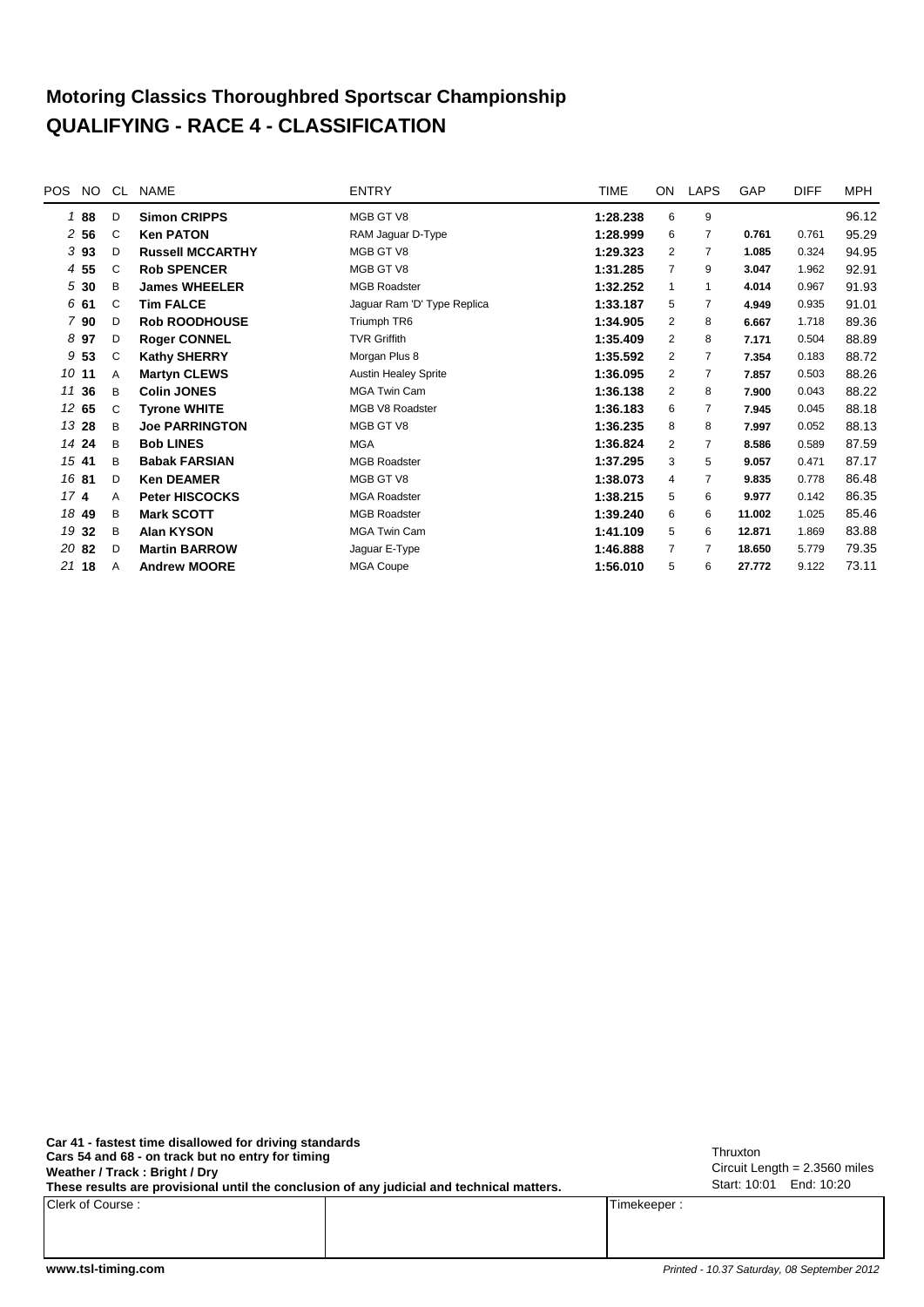#### **Motoring Classics Thoroughbred Sportscar Championship QUALIFYING - RACE 4 - LAP ANALYSIS**

| 4              | <b>Peter HISCOCKS</b>  |                        | A                            | <b>MGA Roadster</b> |                             |                         |                              |
|----------------|------------------------|------------------------|------------------------------|---------------------|-----------------------------|-------------------------|------------------------------|
| $1 -$          | 1:50.300               | $+12.085$              | 10:06:15.210                 | 4 -                 | 3:26.384                    | $+1:48.169$             | 10:13:10.739                 |
| $2 -$          | 1:44.526               | $+6.311$               | 10:07:59.736                 | 5 -                 | 1:38.215                    |                         | 10:14:48.954                 |
| 3 -            | 1:44.619               | $+6.404$               | 10:09:44.355                 | 6 -                 | 1:48.093                    | $+9.878$                | 10:16:37.047                 |
| 11             | <b>Martyn CLEWS</b>    |                        | A                            |                     | <b>Austin Healey Sprite</b> |                         |                              |
| $1 -$          | 1:53.466               | $+17.371$              | 10:05:51.475                 | 5 -                 | 1:47.186                    | $+11.091$               | 10:12:59.555                 |
| $2 -$          | 1:36.095               |                        | 10:07:27.570                 | $6 -$               | 1:39.321                    | $+3.226$                | 10:14:38.876                 |
| 3 -            | 1:59.758               | $+23.663$              | 10:09:27.328                 | 7 -                 | 1:49.996                    | $+13.901$               | 10:16:28.872                 |
| 4 -            | 1:45.041               | $+8.946$               | 10:11:12.369                 |                     |                             |                         |                              |
| 18             | <b>Andrew MOORE</b>    |                        | Α                            | MGA Coupe           |                             |                         |                              |
| $1 -$          | 2:06.858               | $+10.848$              | 10:06:28.627                 | 4 -                 | 1:58.795                    | $+2.785$                | 10:12:33.762                 |
| $2 -$          | 2:04.261               | $+8.251$<br>$+6.069$   | 10:08:32.888                 | $5 -$               | 1:56.010                    |                         | 10:14:29.772                 |
| 3 -            | 2:02.079               |                        | 10:10:34.967                 | 6 -                 | 1:57.538                    | $+1.528$                | 10:16:27.310                 |
| 24             | <b>Bob LINES</b>       |                        | B                            | <b>MGA</b>          |                             |                         |                              |
| $1 -$          | 1:44.826               | $+8.002$               | 10:06:09.737                 | $5 -$               | 1:40.826                    | $+4.002$                | 10:13:05.912                 |
| $2 -$          | 1:36.824               |                        | 10:07:46.561                 | $6 -$               | 1:37.076                    | $+0.252$                | 10:14:42.988                 |
| $3 -$          | 1:54.138<br>1:44.387   | $+17.314$<br>$+7.563$  | 10:09:40.699<br>10:11:25.086 | 7 -                 | 1:52.624                    | $+15.800$               | 10:16:35.612                 |
| 4 -            |                        |                        |                              |                     |                             |                         |                              |
| 28             | <b>Joe PARRINGTON</b>  |                        | В                            | MGB GT V8           |                             |                         |                              |
| $1 -$          | 1:39.765               | $+3.530$               | 10:05:37.576                 | 5 -                 | 1:38.416                    | $+2.181$                | 10:12:08.367                 |
| $2 -$          | 1:37.292<br>1:38.327   | $+1.057$<br>$+2.092$   | 10:07:14.868<br>10:08:53.195 | $6 -$               | 1:37.490<br>1:36.711        | $+1.255$<br>$+0.476$    | 10:13:45.857<br>10:15:22.568 |
| 3 -<br>4 -     | 1:36.756               | $+0.521$               | 10:10:29.951                 | 7 -<br>8 -          | 1:36.235                    |                         | 10:16:58.803                 |
|                |                        |                        |                              |                     |                             |                         |                              |
| 30             | <b>James WHEELER</b>   |                        | В                            | <b>MGB Roadster</b> |                             |                         |                              |
| $1 -$          | 1:32.252               |                        | 10:06:32.503                 |                     |                             |                         |                              |
| 32             | <b>Alan KYSON</b>      |                        | В                            | <b>MGA Twin Cam</b> |                             |                         |                              |
| $1 -$          | 1:46.910               | $+5.801$               | 10:06:13.111                 | 4 -                 | 3:24.405                    | $+1.43.296$             | 10:13:07.072                 |
| $2 -$          | 1:42.646               | $+1.537$               | 10:07:55.757                 | 5 -                 | 1:41.109                    |                         | 10:14:48.181                 |
| 3 -            | 1:46.910               | $+5.801$               | 10:09:42.667                 | 6 -                 | 1:44.102                    | $+2.993$                | 10:16:32.283                 |
| 36             | <b>Colin JONES</b>     |                        | B                            | <b>MGA Twin Cam</b> |                             |                         |                              |
| $1 -$          | 1:42.441               | $+6.303$               | 10:06:03.460                 | $\overline{5}$ -    | 1:49.249                    | $+13.111$               | 10:12:47.214                 |
| $2 -$<br>3 -   | 1:36.138<br>1:40.327   | $+4.189$               | 10:07:39.598<br>10:09:19.925 | 6 -<br>7 -          | 1:39.329<br>1:42.548        | $+3.191$<br>$+6.410$    | 10:14:26.543<br>10:16:09.091 |
| 4 -            | 1:38.040               | $+1.902$               | 10:10:57.965                 | 8 -                 | 1:49.787                    | $+13.649$               | 10:17:58.878                 |
|                |                        |                        |                              |                     |                             |                         |                              |
| 41             | <b>Babak FARSIAN</b>   |                        | B                            | <b>MGB Roadster</b> |                             |                         |                              |
| $1 -$<br>$2 -$ | 1:38.929<br>1:31.743 D | $+1.634$<br>$+ -5.552$ | 10:05:36.938<br>10:07:08.681 | 4 -<br>$5 -$        | 3:16.576<br>1:55.001        | $+1:39.281$<br>+ 17.706 | 10:12:02.552<br>10:13:57.553 |
| 3 -            | 1:37.295               |                        | 10:08:45.976                 |                     |                             |                         |                              |
| 49             | <b>Mark SCOTT</b>      |                        | B                            | <b>MGB Roadster</b> |                             |                         |                              |
| $1 -$          | 1:56.137               | $+16.897$              | 10:06:37.983                 | 4 -                 | 1:41.689                    | $+2.449$                | 10:13:36.189                 |
| $2 -$          | 1:48.228               | $+8.988$               | 10:08:26.211                 | 5 -                 | 1:41.066                    | $+1.826$                | 10:15:17.255                 |
| $3 -$          | 3:28.289               | $+1:49.049$            | 10:11:54.500                 | 6 -                 | 1:39.240                    |                         | 10:16:56.495                 |
| 53             | <b>Kathy SHERRY</b>    |                        | С                            | Morgan Plus 8       |                             |                         |                              |
| $1 -$          | 1:41.673               | $+6.081$               | 10:05:24.025                 | $5 -$               | 1:41.695                    | $+6.103$                | 10:13:51.951                 |
| $2 -$          | 1:35.592               |                        | 10:06:59.617                 | 6 -                 | 1:40.712                    | + 5.120                 | 10:15:32.663                 |
| 3 -            | 1:46.357               | $+10.765$              | 10:08:45.974                 | $7 -$               | 1:40.791                    | $+5.199$                | 10:17:13.454                 |
| 4 -            | 3:24.282               | $+1:48.690$            | 10:12:10.256                 |                     |                             |                         |                              |
| 55             | <b>Rob SPENCER</b>     |                        | С                            | MGB GT V8           |                             |                         |                              |
| $1 -$          | 1:32.042               | $+0.757$               | 10:05:28.290                 | $6 -$               | 1:31.397                    | $+0.112$                | 10:13:06.911                 |

**Car 41 - fastest time disallowed for driving standards Cars 54 and 68 - on track but no entry for timing** Circuit Length = 2.3560 miles **Weather / Track : Bright / Dry**

Start: 10:01 End: 10:20 Thruxton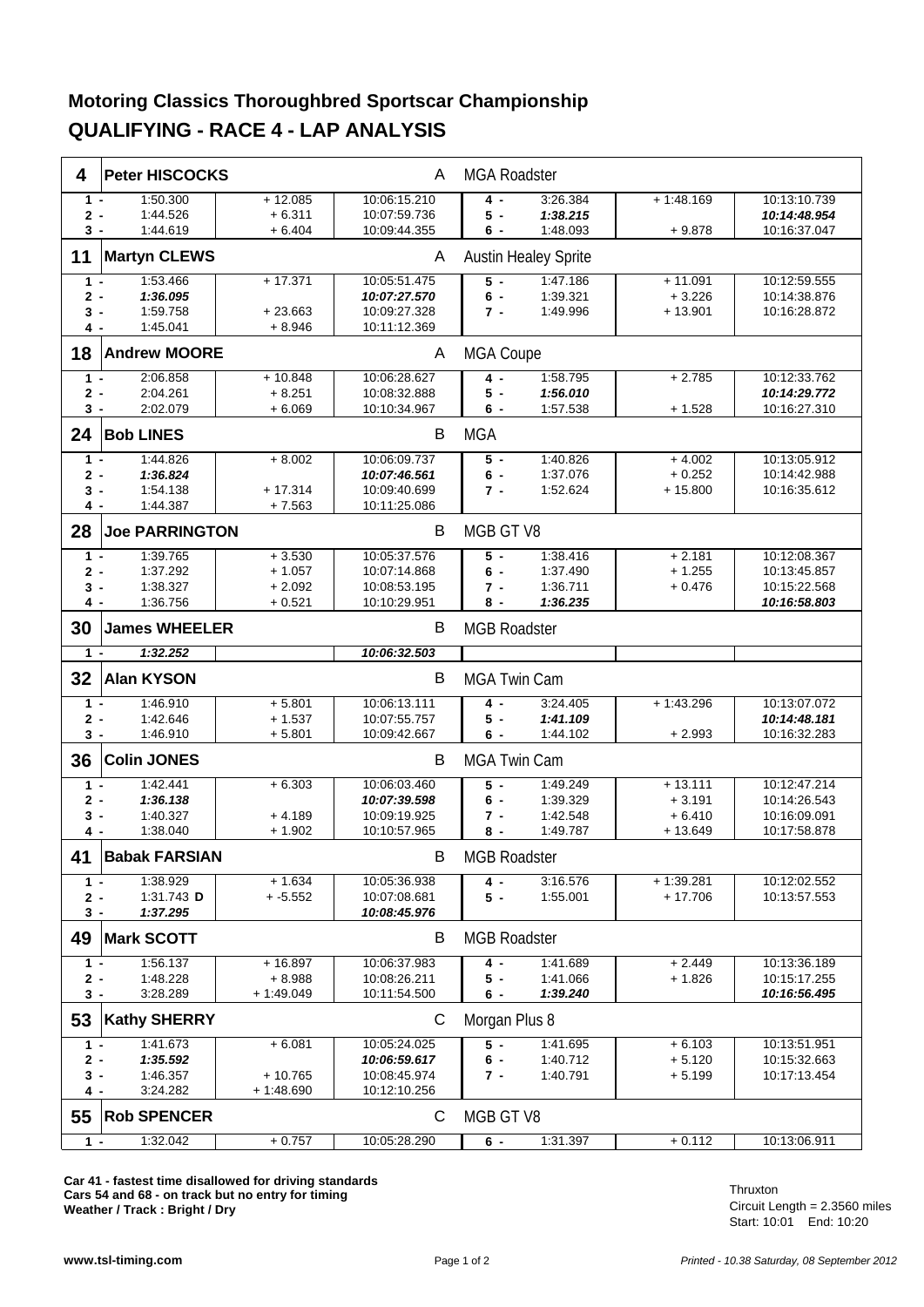#### **Motoring Classics Thoroughbred Sportscar Championship QUALIFYING - RACE 4 - LAP ANALYSIS**

|       | 1:31.319<br>$2 -$       | $+0.034$    | 10:06:59.609 | $7 -$               | 1:31.285                    |             | 10:14:38.196                 |
|-------|-------------------------|-------------|--------------|---------------------|-----------------------------|-------------|------------------------------|
| 3 -   | 1:31.331                | $+0.046$    | 10:08:30.940 | 8 -                 | 1:32.142                    | $+0.857$    | 10:16:10.338                 |
| 4 -   | 1:31.684                | $+0.399$    | 10:10:02.624 | 9-                  | 1:33.546                    | $+2.261$    | 10:17:43.884                 |
| 5 -   | 1:32.890                | $+1.605$    | 10:11:35.514 |                     |                             |             |                              |
| 56    | <b>Ken PATON</b>        |             | $\mathsf C$  |                     | RAM Jaguar D-Type           |             |                              |
|       |                         |             |              |                     |                             |             |                              |
| 1 -   | 1:39.839                | $+10.840$   | 10:05:38.615 | $5 -$               | 1:31.297                    | $+2.298$    | 10:13:31.256                 |
| $2 -$ | 1:36.245                | $+7.246$    | 10:07:14.860 | $6 -$               | 1:28.999                    |             | 10:15:00.255                 |
| 3 -   | 1:35.462                | $+6.463$    | 10:08:50.322 | 7 -                 | 1:34.983                    | $+5.984$    | 10:16:35.238                 |
| 4 -   | 3:09.637                | $+1:40.638$ | 10:11:59.959 |                     |                             |             |                              |
| 61    | <b>Tim FALCE</b>        |             | C            |                     | Jaquar Ram 'D' Type Replica |             |                              |
| $1 -$ | 1:44.471                | $+11.284$   | 10:05:38.027 | 5 -                 | 1:33.187                    |             | 10:13:34.952                 |
| 2 -   | 1:36.601                | $+3.414$    | 10:07:14.628 | $6 -$               | 1:37.633                    | $+4.446$    | 10:15:12.585                 |
| 3 -   | 1:35.694                | $+2.507$    | 10:08:50.322 | $7 -$               | 1:35.826                    | $+2.639$    | 10:16:48.411                 |
| 4 -   | 3:11.443                | $+1:38.256$ | 10:12:01.765 |                     |                             |             |                              |
| 65    | <b>Tyrone WHITE</b>     |             | C            | MGB V8 Roadster     |                             |             |                              |
| $1 -$ | 1:44.952                | $+8.769$    | 10:06:05.101 | $5 -$               | 1:40.880                    | $+4.697$    | 10:12:55.717                 |
| 2 -   | 1:36.904                | $+0.721$    | 10:07:42.005 | 6 -                 | 1:36.183                    |             | 10:14:31.900                 |
| 3 -   | 1:46.004                | $+9.821$    | 10:09:28.009 | $7 -$               | 1:49.633                    | $+13.450$   | 10:16:21.533                 |
| 4 -   | 1:46.828                | $+10.645$   | 10:11:14.837 |                     |                             |             |                              |
| 81    | <b>Ken DEAMER</b>       |             | D            | MGB GT V8           |                             |             |                              |
| $1 -$ | 1:46.106                | $+8.033$    | 10:06:14.064 | $5 -$               | 1:39.185                    | $+1.112$    | 10:12:54.205                 |
| $2 -$ | 1:41.030                | $+2.957$    | 10:07:55.094 | $6 -$               | 3:15.247                    | $+1:37.174$ | 10:16:09.452                 |
| 3 -   | 1:41.853                | $+3.780$    | 10:09:36.947 | 7 -                 | 1:38.297                    | $+0.224$    | 10:17:47.749                 |
| 4 -   | 1:38.073                |             | 10:11:15.020 |                     |                             |             |                              |
| 82    | <b>Martin BARROW</b>    |             | D            | Jaguar E-Type       |                             |             |                              |
| $1 -$ | 1:52.073                | $+5.185$    | 10:06:07.739 | $5 -$               | 1:48.501                    | $+1.613$    | 10:13:23.838                 |
| 2 -   | 1:47.355                | $+0.467$    | 10:07:55.094 | $6 -$               | 1:46.938                    | $+0.050$    | 10:15:10.776                 |
| 3 -   | 1:50.806                | $+3.918$    | 10:09:45.900 | $7 -$               | 1:46.888                    |             | 10:16:57.664                 |
| 4 -   | 1:49.437                | $+2.549$    | 10:11:35.337 |                     |                             |             |                              |
| 88    | <b>Simon CRIPPS</b>     |             | D            | MGB GT V8           |                             |             |                              |
| 1 -   |                         |             |              |                     |                             |             |                              |
|       | 1:32.063                | $+3.825$    | 10:05:03.532 | $6 -$               |                             |             |                              |
| 2 -   | 1:32.554                | $+4.316$    | 10:06:36.086 | $7 -$               | 1:28.238<br>1:28.787        | $+0.549$    | 10:12:53.764<br>10:14:22.551 |
| 3 -   | 1:33.085                | $+4.847$    | 10:08:09.171 | 8 -                 | 1:28.346                    | $+0.108$    | 10:15:50.897                 |
| 4 -   | 1:33.030                | $+4.792$    | 10:09:42.201 | 9-                  | 1:31.557                    | $+3.319$    | 10:17:22.454                 |
| $5 -$ | 1:43.325                | $+15.087$   | 10:11:25.526 |                     |                             |             |                              |
| 90    | <b>Rob ROODHOUSE</b>    |             | D            | Triumph TR6         |                             |             |                              |
| $1 -$ | 1:45.248                | $+10.343$   | 10:05:46.640 | $5 -$               | 1:39.126                    | $+4.221$    | 10:12:24.592                 |
| $2 -$ | 1:34.905                |             | 10:07:21.545 | $6 -$               | 1:50.572                    | $+15.667$   | 10:14:15.164                 |
| 3 -   | 1:44.824                | $+9.919$    | 10:09:06.369 | 7 -                 | 1:37.218                    | $+2.313$    | 10:15:52.382                 |
| 4 -   | 1:39.097                | $+4.192$    | 10:10:45.466 | 8 -                 | 1:43.024                    | $+8.119$    | 10:17:35.406                 |
| 93    | <b>Russell MCCARTHY</b> |             | D            | MGB GT V8           |                             |             |                              |
| $1 -$ | 1:31.921                | $+2.598$    | 10:05:50.200 | $5 -$               | 1:29.649                    | $+0.326$    | 10:13:28.649                 |
| $2 -$ | 1:29.323                |             | 10:07:19.523 | $6 -$               | 1:29.956                    | $+0.633$    | 10:14:58.605                 |
| 3 -   | 1:32.166                | $+2.843$    | 10:08:51.689 | 7 -                 | 1:33.678                    | $+4.355$    | 10:16:32.283                 |
| $4 -$ | 3:07.311                | + 1:37.988  | 10:11:59.000 |                     |                             |             |                              |
| 97    | <b>Roger CONNEL</b>     |             | D            | <b>TVR Griffith</b> |                             |             |                              |
| $1 -$ | 1:40.815                | $+5.406$    | 10:05:40.993 | $5 -$               | 1:38.513                    | $+3.104$    | 10:12:15.695                 |
| $2 -$ | 1:35.409                |             | 10:07:16.402 | 6 -                 | 1:38.186                    | $+2.777$    | 10:13:53.881                 |
| $3 -$ | 1:41.608                | $+6.199$    | 10:08:58.010 | 7 -                 | 1:40.845                    | $+5.436$    | 10:15:34.726                 |
| 4 -   | 1:39.172                | $+3.763$    | 10:10:37.182 | 8 -                 | 1:37.157                    | $+1.748$    | 10:17:11.883                 |

**Car 41 - fastest time disallowed for driving standards Cars 54 and 68 - on track but no entry for timing** Circuit Length = 2.3560 miles **Weather / Track : Bright / Dry**

Start: 10:01 End: 10:20 Thruxton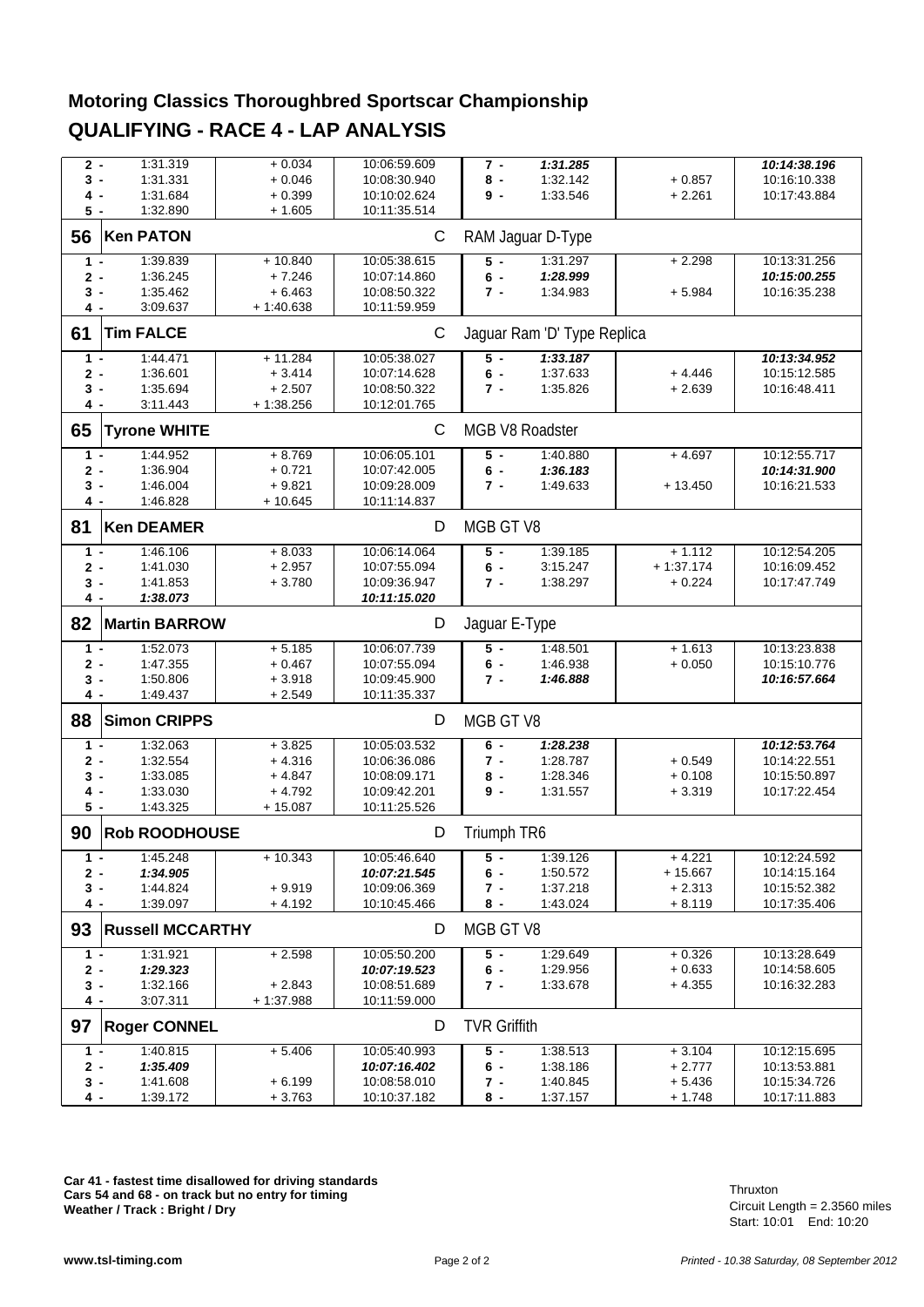#### **Motoring Classics Thoroughbred Sportscar Championship RACE 4 - GRID - AMENDED**



Clerk of Course : Timekeeper :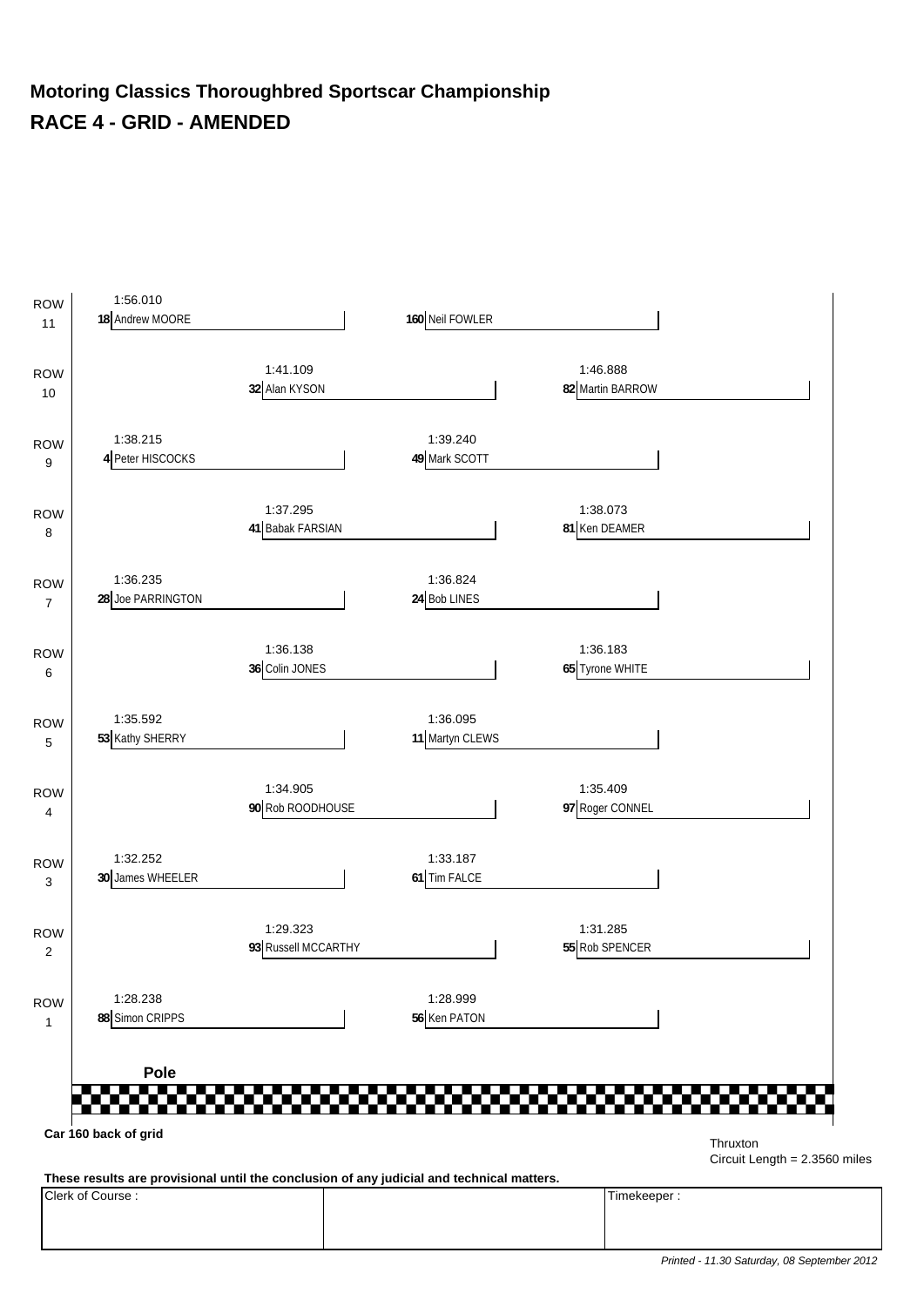#### **RACE 4 - CLASSIFICATION Motoring Classics Thoroughbred Sportscar Championship**

| POS NO CL NAME          |                                             |  | <b>ENTRY</b>                | <b>LAPS</b>  | <b>TIME</b> | GAP      | <b>DIFF</b> | <b>MPH</b> | <b>BEST</b> | ON             |
|-------------------------|---------------------------------------------|--|-----------------------------|--------------|-------------|----------|-------------|------------|-------------|----------------|
| 188<br>D                | <b>Simon CRIPPS</b>                         |  | MGB GT V8                   | 14           | 21:19.879   |          |             | 92.77      | 1:30.098    | 6              |
| 2 93<br>D               | <b>Russell MCCARTHY</b>                     |  | MGB GT V8                   | 14           | 21:22.786   | 2.907    | 2.907       | 92.56      | 1:30.000    | 10             |
| 355<br>C                | <b>Rob SPENCER</b>                          |  | MGB GT V8                   | 14           | 21:33.684   | 13.805   | 10.898      | 91.78      | 1:30.937    | 2              |
| 4 5 6<br>C <sub>1</sub> | <b>Ken PATON</b>                            |  | RAM Jaguar D-Type           | 14           | 21:34.294   | 14.415   | 0.610       | 91.74      | 1:30.312    | 2              |
| $561$ C                 | <b>Tim FALCE</b>                            |  | Jaguar Ram 'D' Type Replica | 14           | 22:43.413   | 1:23.534 | 1:09.119    | 87.09      | 1:33.330    | $\overline{2}$ |
| 6 160 C                 | <b>Neil FOWLER</b>                          |  | MGB GT                      | 14           | 22:44.341   | 1:24.462 | 0.928       | 87.03      | 1:34.898    | 13             |
| 790 D                   | <b>Rob ROODHOUSE</b>                        |  | Triumph TR6                 | 13           | 21:20.870   | 1 lap    | 1 lap       | 86.08      | 1:36.757    | 12             |
| 8 3 6<br>B              | <b>Colin JONES</b>                          |  | <b>MGA Twin Cam</b>         | 13           | 21:21.819   | 1 lap    | 0.949       | 86.01      | 1:36.627    | 9              |
| 9 41<br>B               | <b>Babak FARSIAN</b>                        |  | <b>MGB Roadster</b>         | 13           | 21:23.047   | 1 lap    | 1.228       | 85.93      | 1:36.230    | 10             |
| 10 49<br>B              | <b>Mark SCOTT</b>                           |  | <b>MGB Roadster</b>         | 13           | 21:52.053   | 1 lap    | 29.006      | 84.03      | 1:38.023    | 9              |
| 11 53<br>C              | <b>Kathy SHERRY</b>                         |  | Morgan Plus 8               | 13           | 21:52.722   | 1 lap    | 0.669       | 83.99      | 1:37.727    | 3              |
| 12 97<br>D              | <b>Roger CONNEL</b>                         |  | <b>TVR Griffith</b>         | 13           | 21:53.261   | 1 lap    | 0.539       | 83.95      | 1:38.107    | 9              |
| 13 65<br>C              | <b>Tyrone WHITE</b>                         |  | MGB V8 Roadster             | 13           | 22:28.609   | 1 lap    | 35.348      | 81.75      | 1:40.808    | 2              |
| 14 32<br>B              | <b>Alan KYSON</b>                           |  | <b>MGA Twin Cam</b>         | 13           | 22:32.300   | 1 lap    | 3.691       | 81.53      | 1:40.367    | 11             |
| 15 24<br>B              | <b>Bob LINES</b>                            |  | <b>MGA</b>                  | 13           | 22:33.489   | 1 lap    | 1.189       | 81.46      | 1:40.389    | 12             |
| 164<br>$\overline{A}$   | <b>Peter HISCOCKS</b>                       |  | <b>MGA Roadster</b>         | 13           | 22:45.731   | 1 lap    | 12.242      | 80.73      | 1:40.870    | 10             |
| 1781<br>D               | <b>Ken DEAMER</b>                           |  | MGB GT V8                   | 13           | 22:50.723   | 1 lap    | 4.992       | 80.43      | 1:37.505    | 9              |
| 18 18<br>A              | <b>Andrew MOORE</b>                         |  | <b>MGA Coupe</b>            | 11           | 22:00.475   | 3 laps   | 2 laps      | 70.65      | 1:55.805    | 9              |
|                         |                                             |  | <b>NOT CLASSIFIED</b>       |              |             |          |             |            |             |                |
| <b>DNF 11</b><br>A      | <b>Martyn CLEWS</b>                         |  | <b>Austin Healey Sprite</b> | 7            | 12:45.246   | 7 laps   | 4 laps      | 77.58      | 1:44.310    | 4              |
| $DNF$ 30<br>B           | <b>James WHEELER</b>                        |  | <b>MGB Roadster</b>         | 3            | 4:47.800    | 11 laps  | 4 laps      | 88.41      | 1:31.395    | 2              |
| DNF <sub>82</sub><br>D  | <b>Martin BARROW</b>                        |  | Jaguar E-Type               | $\mathbf{2}$ | 3:45.164    | 12 laps  | 1 lap       | 75.33      | 1:45.856    | $\overline{2}$ |
|                         |                                             |  | <b>FASTEST LAP</b>          |              |             |          |             |            |             |                |
| 93<br>D                 | <b>Russell MCCARTHY</b>                     |  | MGB GT V8                   | 10           | 1:30.000    |          | 94.23 mph   |            | 151.66 kph  |                |
| 56<br>$\mathsf{C}$      | <b>Ken PATON</b>                            |  | RAM Jaguar D-Type           | $\mathbf{2}$ | 1:30.312    |          | 93.91 mph   |            | 151.14 kph  |                |
| B<br>30                 | <b>MGB Roadster</b><br><b>James WHEELER</b> |  | $\mathbf{2}$                | 1:31.395     | 92.80 mph   |          | 149.34 kph  |            |             |                |
| 4<br>Α                  | <b>Peter HISCOCKS</b>                       |  | <b>MGA Roadster</b>         | 10           | 1:40.870    |          | 84.08 mph   |            | 135.32 kph  |                |
|                         |                                             |  |                             |              |             |          |             |            |             |                |

**Weather / Track : Bright / Dry**

**These results are provisional until the conclusion of any judicial and technical matters.**

Clerk of Course : Timekeeper :

Circuit Length = 2.3560 miles Start: 14:31 End: 14:54 Thruxton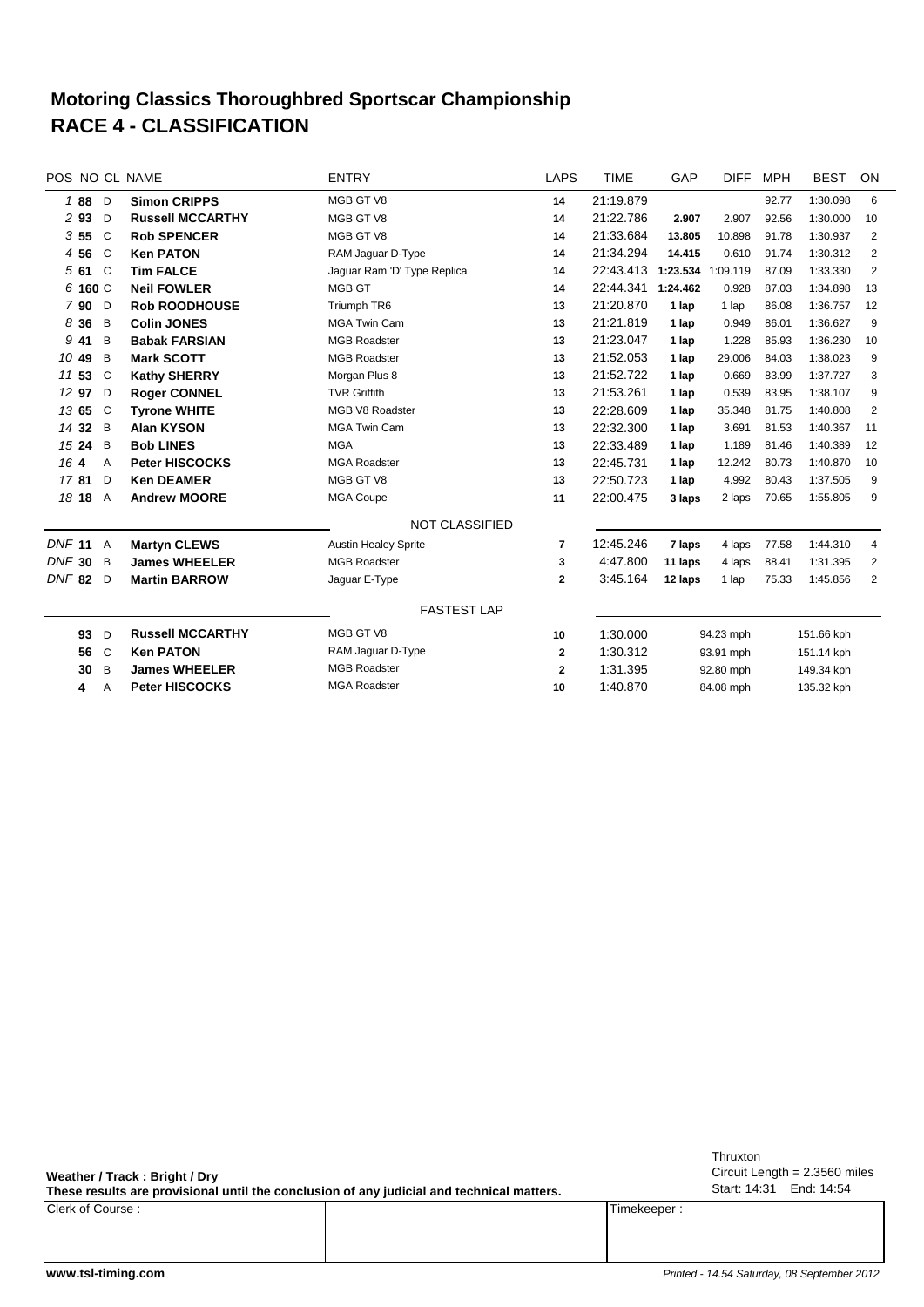## **RACE 4 - LAP CHART Motoring Classics Thoroughbred Sportscar Championship**

|     | Lap 1         |          |            | Lap2          |            |     | Lap <sub>3</sub> |          |            | Lap 4         |          |            | Lap <sub>5</sub> |          |
|-----|---------------|----------|------------|---------------|------------|-----|------------------|----------|------------|---------------|----------|------------|------------------|----------|
| lNo | <b>Behind</b> | Laptime  | <b>INo</b> | <b>Behind</b> | Laptime No |     | <b>Behind</b>    | Laptime  | <b>INo</b> | <b>Behind</b> | Laptime  | <b>INo</b> | <b>Behind</b>    | Laptime  |
| 55  |               | 1:39.223 | 55         |               | 1:30.937   | 55  |                  | 1:31.187 | 55         |               | 1:31.012 | 88         |                  | 1:30.666 |
| 88  | 0.366         | 1:39.589 | 88         | 0.300         | 1:30.871   | 88  | 0.144            | 1:31.031 | 88         | 0.308         | 1:31.176 | 55         | 0.603            | 1:31.577 |
| 93  | 1.015         | 1:40.238 | 93         | 0.711         | 1:30.633   | 93  | 0.988            | 1:31.464 | 93         | 0.820         | 1:30.844 | 93         | 1.016            | 1:31.170 |
| 56  | 1.864         | 1:41.087 | 56         | 1.239         | 1:30.312   | 56  | 1.761            | 1:31.709 | 18         | 1 LAP         | 1:59.010 | 56         | 2.546            | 1:31.516 |
| 30  | 3.313         | 1:42.536 | 30         | 3.771         | 1:31.395   | 30  | 6.453            | 1:33.869 | 56         | 2.004         | 1:31.255 | 61         | 22.600           | 1:35.333 |
| 61  | 6.564         | 1:45.787 | 61         | 8.957         | 1:33.330   | 61  | 12.962           | 1:35.192 | 61         | 18.241        | 1:36.291 | 18         | 1 LAP            | 1:59.569 |
| 90  | 8.011         | 1:47.234 | 90         | 14.094        | 1:37.020   | 90  | 20.354           | 1:37.447 | 160        | 26.652        | 1:35.646 | 160        | 32.494           | 1:36.816 |
| 36  | 9.457         | 1:48.680 | 36         | 15.851        | 1:37.331   | 160 | 22.018           | 1:36.111 | 90         | 27.860        | 1:38.518 | 90         | 35.726           | 1:38.840 |
| 97  | 10.139        | 1:49.362 | 160        | 17.094        | 1:35.524   | 36  | 24.044           | 1:39.380 | 36         | 31.523        | 1:38.491 | 36         | 39.861           | 1:39.312 |
| 53  | 10.717        | 1:49.940 | 53         | 18.016        | 1:38.236   | 53  | 24.556           | 1:37.727 | 53         | 32.035        | 1:38.491 | 41         | 39.941           | 1:36.965 |
| 160 | 12.507        | 1:51.730 | 97         | 19.968        | 1:40.766   | 41  | 27.945           | 1:38.787 | 41         | 33.950        | 1:37.017 | 53         | 41.452           | 1:40.391 |
| 41  | 13.608        | 1:52.831 | 41         | 20.345        | 1:37.674   | 97  | 31.884           | 1:43.103 | 97         | 39.862        | 1:38.990 | 97         | 48.447           | 1:39.559 |
| 81  | 15.285        | 1:54.508 | 81         | 22.508        | 1:38.160   | 49  | 33.766           | 1:39.367 | 49         | 42.166        | 1:39.412 | 49         | 51.206           | 1:40.014 |
| 49  | 17.008        | 1:56.231 | 49         | 25.586        | 1:39.515   | 65  | 39.670           | 1:42.798 | 81         | 50.586        | 1:40.184 | 81         | 58.694           | 1:39.082 |
| 65  | 18.188        | 1:57.411 | 65         | 28.059        | 1:40.808   | 81  | 41.414           | 1:50.093 | 65         | 50.596        | 1:41.938 | 65         | 1:02.425         | 1:42.803 |
| 32  | 18.988        | 1:58.211 | 32         | 30.741        | 1:42.690   | 32  | 44.896           | 1:45.342 | 32         | 58.643        | 1:44.759 | 32         | 1:12.105         | 1:44.436 |
| 24  | 19.554        | 1:58.777 | 24         | 34.211        | 1:45.594   | 24  | 48.431           | 1:45.407 | 24         | 1:02.159      | 1:44.740 | 24         | 1:14.280         | 1:43.095 |
| 82  | 20.085        | 1:59.308 | 82         | 35.004        | 1:45.856   | 4   | 49.147           | 1:44.081 | 4          | 1:03.099      | 1:44.964 | 4          | 1:15.444         | 1:43.319 |
| 11  | 21.281        | 2:00.504 | 4          | 36.253        | 1:45.490   | 11  | 51.073           | 1:45.175 | 11         | 1:04.371      | 1:44.310 | 11         | 1:18.410         | 1:45.013 |
| 4   | 21.700        | 2:00.923 | 11         | 37.085        | 1:46.741   |     |                  |          |            |               |          |            |                  |          |
| 18  | 36.816        | 2:16.039 | 18         | 1:04.130      | 1:58.251   |     |                  |          |            |               |          |            |                  |          |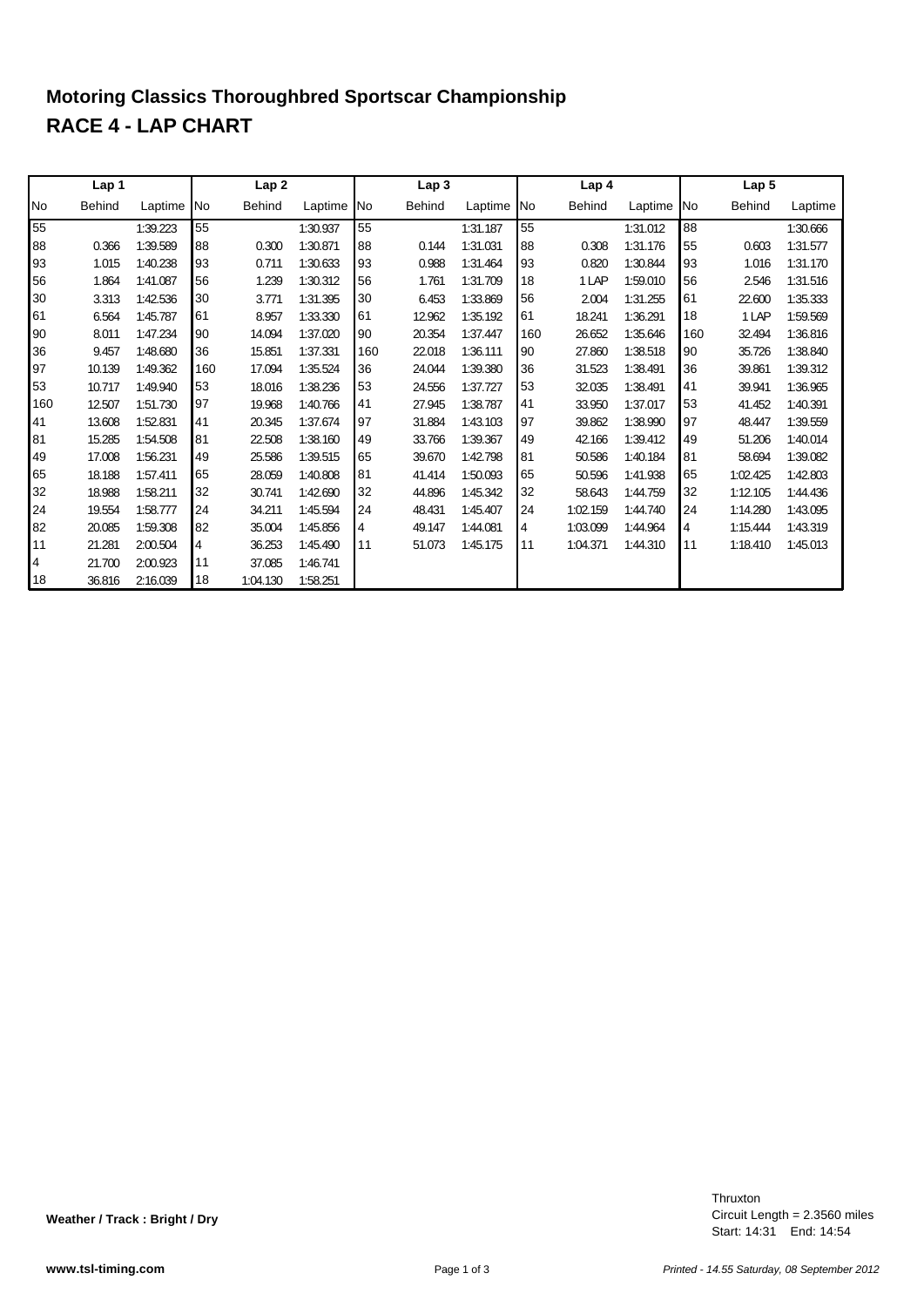## **RACE 4 - LAP CHART Motoring Classics Thoroughbred Sportscar Championship**

|           | Lap <sub>6</sub> |          |     | Lap <sub>7</sub> |            |     | Lap <sub>8</sub> |          |            | Lap <sub>9</sub> |          |     | Lap 10        |          |
|-----------|------------------|----------|-----|------------------|------------|-----|------------------|----------|------------|------------------|----------|-----|---------------|----------|
| <b>No</b> | Behind           | Laptime  | No  | <b>Behind</b>    | Laptime No |     | Behind           | Laptime  | <b>INo</b> | Behind           | Laptime  | No  | <b>Behind</b> | Laptime  |
| 88        |                  | 1:30.098 | 88  |                  | 1:30.148   | 88  |                  | 1:31.566 | 88         |                  | 1:30.894 | 88  |               | 1:30.296 |
| 93        | 2.256            | 1:31.338 | 93  | 2.492            | 1:30.384   | 93  | 1.931            | 1:31.005 | 93         | 1.423            | 1:30.386 | 93  | 1.127         | 1:30.000 |
| 55        | 2.463            | 1:31.958 | 55  | 3.286            | 1:30.971   | 55  | 3.491            | 1:31.771 | 55         | 4.174            | 1:31.577 | 55  | 5.906         | 1:32.028 |
| 56        | 3.591            | 1:31.143 | 56  | 4.383            | 1:30.940   | 56  | 3.740            | 1:30.923 | 56         | 4.558            | 1:31.712 | 56  | 6.143         | 1:31.881 |
| 61        | 27.903           | 1:35.401 | 11  | 1 LAP            | 1:50.337   | 32  | 1 LAP            | 1:42.945 | 65         | 1 LAP            | 1:44.783 | 65  | 1 LAP         | 1:43.467 |
| 160       | 38.742           | 1:36.346 | 61  | 32.924           | 1:35.169   | 24  | 1 LAP            | 1:43.296 | 32         | 1 LAP            | 1:43.310 | 32  | 1 LAP         | 1:42.980 |
| 90        | 44.971           | 1:39.343 | 160 | 45.304           | 1:36.710   | 4   | 1 LAP            | 1:45.241 | 24         | 1 LAP            | 1:44.177 | 24  | 1 LAP         | 1:41.939 |
| 41        | 46.130           | 1:36.287 | 90  | 53.009           | 1:38.186   | 11  | 1 LAP            | 1:53.166 | 4          | 1 LAP            | 1:43.729 | 4   | 1 LAP         | 1:42.355 |
| 36        | 47.684           | 1:37.921 | 41  | 53.685           | 1:37.703   | 61  | 39.656           | 1:38.298 | 18         | 2 LAPS           | 2:00.170 | 18  | 2 LAPS        | 1:56.862 |
| 53        | 50.152           | 1:38.798 | 36  | 54.572           | 1:37.036   | 160 | 51.033           | 1:37.295 | 61         | 47.710           | 1:38.948 | 61  | 54.920        | 1:37.506 |
| 18        | 1 LAP            | 1:59.865 | 53  | 59.985           | 1:39.981   | 90  | 59.811           | 1:38.368 | 160        | 56.725           | 1:36.586 | 160 | 1:03.298      | 1:36.869 |
| 97        | 59.937           | 1:41.588 | 97  | 1:11.255         | 1:41.466   | 36  | 1:01.427         | 1:38.421 | 90         | 1:06.403         | 1:37.486 | 90  | 1:12.879      | 1:36.772 |
| 49        | 1:01.604         | 1:40.496 | 49  | 1:12.114         | 1:40.658   | 41  | 1:01.489         | 1:39.370 | 36         | 1:07.160         | 1:36.627 | 36  | 1:13.593      | 1:36.729 |
| 81        | 1:07.224         | 1:38.628 | 81  | 1:15.405         | 1:38.329   | 53  | 1:09.408         | 1:40.989 | 41         | 1:08.047         | 1:37.452 | 41  | 1:13.981      | 1:36.230 |
| 65        | 1:14.266         | 1:41.939 | 65  | 1:26.563         | 1:42.445   | 97  | 1:19.308         | 1:39.619 | 53         | 1:19.417         | 1:40.903 | 53  | 1:29.981      | 1:40.860 |
| 32        | 1:25.271         | 1:43.264 | 18  | 1 LAP            | 2:01.424   | 49  | 1:20.804         | 1:40.256 | 97         | 1:26.521         | 1:38.107 |     |               |          |
| 24        | 1:26.580         | 1:42.398 |     |                  |            | 81  | 1:22.617         | 1:38.778 | 49         | 1:27.933         | 1:38.023 |     |               |          |
| 4         | 1:27.700         | 1:42.354 |     |                  |            |     |                  |          | 81         | 1:29.228         | 1:37.505 |     |               |          |
|           |                  |          |     |                  |            |     |                  |          |            |                  |          |     |               |          |
|           |                  |          |     |                  |            |     |                  |          |            |                  |          |     |               |          |
|           |                  |          |     |                  |            |     |                  |          |            |                  |          |     |               |          |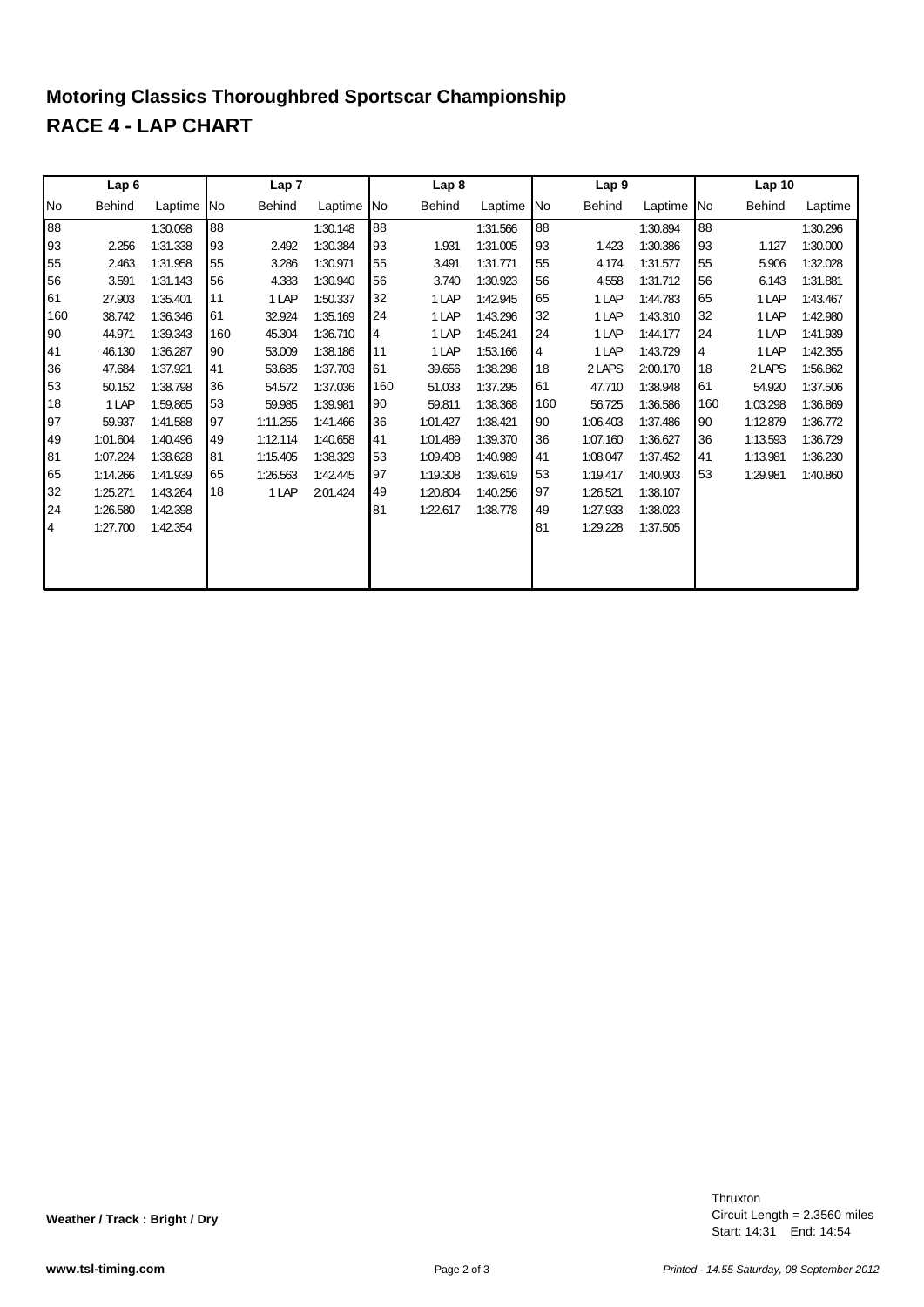## **RACE 4 - LAP CHART Motoring Classics Thoroughbred Sportscar Championship**

|     | Lap 11        |          |     | Lap 12        |          |     | Lap 13   |          |     | Lap 14        |          |
|-----|---------------|----------|-----|---------------|----------|-----|----------|----------|-----|---------------|----------|
| No  | <b>Behind</b> | Laptime  | No  | <b>Behind</b> | Laptime  | No  | Behind   | Laptime  | No  | <b>Behind</b> | Laptime  |
| 88  |               | 1:30.959 | 88  |               | 1:30.568 | 88  |          | 1:31.259 | 88  |               | 1:30.758 |
| 93  | 3.309         | 1:33.141 | 93  | 3.360         | 1:30.619 | 93  | 2.342    | 1:30.241 | 90  | 1 LAP         | 1:37.461 |
| 97  | 1 LAP         | 1:40.338 | 55  | 10.418        | 1:33.959 | 55  | 12.821   | 1:33.662 | 36  | 1 LAP         | 1:37.294 |
| 81  | 1 LAP         | 1:37.834 | 53  | 1 LAP         | 1:41.971 | 56  | 13.081   | 1:33.702 | 93  | 2.907         | 1:31.323 |
| 55  | 7.027         | 1:32.080 | 56  | 10.638        | 1:33.753 | 18  | 3 LAPS   | 1:56.349 | 41  | 1 LAP         | 1:37.334 |
| 49  | 1 LAP         | 1:40.353 | 81  | 1 LAP         | 1:39.044 | 53  | 1 LAP    | 1:41.027 | 55  | 13.805        | 1:31.742 |
| 56  | 7.453         | 1:32.269 | 97  | 1 LAP         | 1:40.416 | 81  | 1 LAP    | 1:39.677 | 56  | 14.415        | 1:32.092 |
| 65  | 1 LAP         | 1:42.912 | 49  | 1 LAP         | 1:40.003 | 49  | 1 LAP    | 1:38.254 | 49  | 1 LAP         | 1:39.471 |
| 32  | 1 LAP         | 1:40.491 | 65  | 1 LAP         | 1:42.565 | 97  | 1 LAP    | 1:40.199 | 53  | 1 LAP         | 1:43.408 |
| 24  | 1 LAP         | 1:40.696 | 32  | 1 LAP         | 1:40.367 | 65  | 1 LAP    | 1:42.046 | 97  | 1 LAP         | 1:39.748 |
| 4   | 1 LAP         | 1:40.870 | 24  | 1 LAP         | 1:41.008 | 32  | 1 LAP    | 1:41.259 | 18  | 3 LAPS        | 1:57.131 |
| 61  | 1:02.949      | 1:38.988 | 4   | 1 LAP         | 1:42.937 | 24  | 1 LAP    | 1:40.389 | 65  | 1 LAP         | 1:42.694 |
| 160 | 1:09.753      | 1:37.414 | 61  | 1:10.184      | 1:37.803 | 4   | 1 LAP    | 1:44.467 | 32  | 1 LAP         | 1:42.246 |
| 90  | 1:19.358      | 1:37.438 | 160 | 1:14.267      | 1:35.082 | 61  | 1:16.696 | 1:37.771 | 24  | 1 LAP         | 1:41.973 |
| 18  | 2 LAPS        | 1:55.805 | 90  | 1:25.547      | 1:36.757 | 160 | 1:17.906 | 1:34.898 | 61  | 1:23.534      | 1:37.596 |
| 36  | 1:20.194      | 1:37.560 | 36  | 1:26.663      | 1:37.037 |     |          |          | 160 | 1:24.462      | 1:37.314 |
| 41  | 1:21.408      | 1:38.386 | 41  | 1:27.851      | 1:37.011 |     |          |          | 4   | 1 LAP         | 1:45.001 |
|     |               |          |     |               |          |     |          |          | 81  | 1 LAP         | 2:38.901 |
|     |               |          |     |               |          |     |          |          |     |               |          |
|     |               |          |     |               |          |     |          |          |     |               |          |
|     |               |          |     |               |          |     |          |          |     |               |          |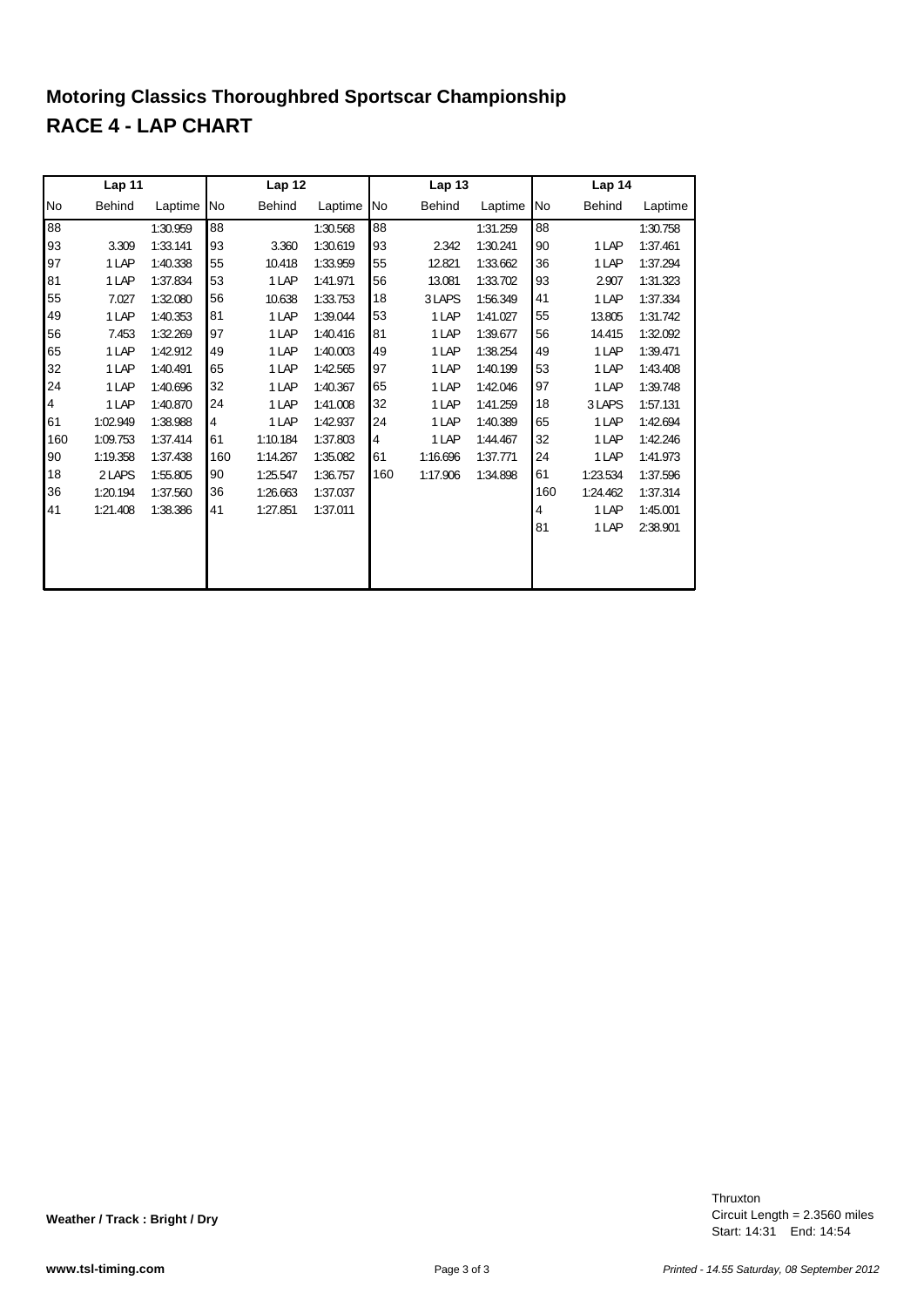## **Motoring Classics Thoroughbred Sportscar Championship RACE 4 - LAP ANALYSIS**

| 4            | <b>Peter HISCOCKS</b> |                      | A                            | <b>MGA Roadster</b> |                             |          |              |
|--------------|-----------------------|----------------------|------------------------------|---------------------|-----------------------------|----------|--------------|
| $1 -$        | 2:00.923              | $+20.053$            | 14:33:18.782                 | $8 -$               | 1:43.729                    | $+2.859$ | 14:45:27.960 |
| $2 -$        | 1:45.490              | $+4.620$             | 14:35:04.272                 | $9 -$               | 1:42.355                    | $+1.485$ | 14:47:10.315 |
| 3 -          | 1:44.081              | $+3.211$             | 14:36:48.353                 | $10 -$              | 1:40.870                    |          | 14:48:51.185 |
|              | 1:44.964              |                      | 14:38:33.317                 |                     |                             | $+2.067$ |              |
| 4.           |                       | $+4.094$             |                              | $11 -$              | 1:42.937                    |          | 14:50:34.122 |
| 5 -          | 1:43.319              | $+2.449$             | 14:40:16.636                 | $12 -$              | 1:44.467                    | $+3.597$ | 14:52:18.589 |
| 6 -          | 1:42.354              | $+1.484$             | 14:41:58.990                 | $13 -$              | 1:45.001                    | $+4.131$ | 14:54:03.590 |
| $7 -$        | 1:45.241              | $+4.371$             | 14:43:44.231                 |                     |                             |          |              |
| 11           | <b>Martyn CLEWS</b>   |                      | A                            |                     | <b>Austin Healey Sprite</b> |          |              |
| $1 -$        | 2:00.504              | $+16.194$            | 14:33:18.363                 | $5 -$               | 1:45.013                    | $+0.703$ | 14:40:19.602 |
| $2 -$        | 1:46.741              | $+2.431$             | 14:35:05.104                 | $6 -$               | 1:50.337                    | $+6.027$ | 14:42:09.939 |
| 3 -          | 1:45.175              | $+0.865$             | 14:36:50.279                 | $7 -$               | 1:53.166                    | $+8.856$ | 14:44:03.105 |
| 4 -          | 1:44.310              |                      | 14:38:34.589                 |                     |                             |          |              |
|              |                       |                      |                              |                     |                             |          |              |
| 18           | <b>Andrew MOORE</b>   |                      | A                            | <b>MGA Coupe</b>    |                             |          |              |
| $1 -$        | 2:16.039              | $+20.234$            | 14:33:33.898                 | $7 -$               | 2:00.170                    | $+4.365$ | 14:45:32.187 |
| $2 -$        | 1:58.251              | $+2.446$             | 14:35:32.149                 | 8 -                 | 1:56.862                    | $+1.057$ | 14:47:29.049 |
| $3 -$        | 1:59.010              | $+3.205$             | 14:37:31.159                 | $9 -$               | 1:55.805                    |          | 14:49:24.854 |
| 4.           | 1:59.569              | $+3.764$             | 14:39:30.728                 | $10 -$              | 1:56.349                    | $+0.544$ | 14:51:21.203 |
| 5 -          | 1:59.865              | $+4.060$             | 14:41:30.593                 | $11 -$              | 1:57.131                    | $+1.326$ | 14:53:18.334 |
| 6 -          | 2:01.424              | $+5.619$             | 14:43:32.017                 |                     |                             |          |              |
|              |                       |                      |                              |                     |                             |          |              |
| 24           | <b>Bob LINES</b>      |                      | B                            | <b>MGA</b>          |                             |          |              |
| $1 -$        | 1:58.777              | $+18.388$            | 14:33:16.636                 | 8 -                 | 1:44.177                    | $+3.788$ | 14:45:25.343 |
| $2 -$        | 1:45.594              | $+5.205$             | 14:35:02.230                 | $9 -$               | 1:41.939                    | $+1.550$ | 14:47:07.282 |
| 3 -          | 1:45.407              | $+5.018$             | 14:36:47.637                 | $10 -$              | 1:40.696                    | $+0.307$ | 14:48:47.978 |
| 4.           | 1:44.740              | $+4.351$             | 14:38:32.377                 | $11 -$              | 1:41.008                    | $+0.619$ | 14:50:28.986 |
| 5 -          | 1:43.095              | $+2.706$             | 14:40:15.472                 | $12 -$              | 1:40.389                    |          | 14:52:09.375 |
|              |                       |                      |                              |                     |                             |          |              |
| 6 -          | 1:42.398              | $+2.009$             | 14:41:57.870                 | $13 -$              | 1:41.973                    | $+1.584$ | 14:53:51.348 |
| 7 -          | 1:43.296              | $+2.907$             | 14:43:41.166                 |                     |                             |          |              |
|              |                       |                      |                              |                     |                             |          |              |
| 30           | <b>James WHEELER</b>  |                      | В                            | <b>MGB Roadster</b> |                             |          |              |
| $1 -$        | 1:42.536              | $+11.141$            | 14:33:00.395                 | $3 -$               | 1:33.869                    | $+2.474$ | 14:36:05.659 |
| $2 -$        | 1:31.395              |                      | 14:34:31.790                 |                     |                             |          |              |
|              | <b>Alan KYSON</b>     |                      | B                            | <b>MGA Twin Cam</b> |                             |          |              |
| 32           |                       |                      |                              |                     |                             |          |              |
| $1 -$        | 1:58.211              | $+17.844$            | 14:33:16.070                 | $8 -$               | 1:43.310                    | $+2.943$ | 14:45:22.816 |
| 2 -          | 1:42.690              | $+2.323$             | 14:34:58.760                 | $9 -$               | 1:42.980                    | $+2.613$ | 14:47:05.796 |
| 3 -          | 1:45.342              | $+4.975$             | 14:36:44.102                 | $10 -$              | 1:40.491                    | $+0.124$ | 14:48:46.287 |
| 4 -          | 1:44.759              | $+4.392$             | 14:38:28.861                 | $11 -$              | 1:40.367                    |          | 14:50:26.654 |
| $5 -$        | 1:44.436              | $+4.069$             | 14:40:13.297                 | 12 -                | 1:41.259                    | $+0.892$ | 14:52:07.913 |
| 6 -          | 1:43.264              | $+2.897$             | 14:41:56.561                 | $13 -$              | 1:42.246                    | $+1.879$ | 14:53:50.159 |
| 7 -          | 1:42.945              | $+2.578$             | 14:43:39.506                 |                     |                             |          |              |
| 36           | <b>Colin JONES</b>    |                      | B                            | <b>MGA Twin Cam</b> |                             |          |              |
|              |                       |                      |                              |                     |                             |          |              |
| $1 -$        | 1:48.680              | $+12.053$            | 14:33:06.539                 | $8 -$               | 1:38.421                    | $+1.794$ | 14:44:34.431 |
| $2 -$        | 1:37.331              | $+0.704$             | 14:34:43.870                 | $9 -$               | 1:36.627                    |          | 14:46:11.058 |
| 3 -          | 1:39.380              | $+2.753$             | 14:36:23.250                 | $10 -$              | 1:36.729                    | $+0.102$ | 14:47:47.787 |
| 4 -          | 1:38.491              | $+1.864$             | 14:38:01.741                 | $11 -$              | 1:37.560                    | $+0.933$ | 14:49:25.347 |
| 5 -          | 1:39.312              | $+2.685$             | 14:39:41.053                 | $12 -$              | 1:37.037                    | $+0.410$ | 14:51:02.384 |
| 6 -          | 1:37.921              | $+1.294$             | 14:41:18.974                 | $13 -$              | 1:37.294                    | $+0.667$ | 14:52:39.678 |
| $7 -$        | 1:37.036              | $+0.409$             | 14:42:56.010                 |                     |                             |          |              |
|              |                       |                      |                              |                     |                             |          |              |
| 41           | <b>Babak FARSIAN</b>  |                      | В                            | <b>MGB Roadster</b> |                             |          |              |
| $1 -$        | 1:52.831              | $+16.601$            | 14:33:10.690                 | 8 -                 | 1:39.370                    | $+3.140$ | 14:44:34.493 |
| 2 -          | 1:37.674              | $+ 1.444$            | 14:34:48.364                 | 9 -                 | 1:37.452                    | $+1.222$ | 14:46:11.945 |
| 3 -          | 1:38.787              | $+2.557$             | 14:36:27.151                 | $10 -$              | 1:36.230                    |          | 14:47:48.175 |
| 4 -          | 1:37.017              | $+0.787$             | 14:38:04.168                 | $11 -$              | 1:38.386                    | $+2.156$ | 14:49:26.561 |
| 5 -          | 1:36.965              | $+0.735$             |                              | $12 -$              | 1:37.011                    | $+0.781$ | 14:51:03.572 |
|              |                       |                      | 14:39:41.133                 |                     |                             |          |              |
| 6 -<br>$7 -$ | 1:36.287<br>1:37.703  | $+0.057$<br>$+1.473$ | 14:41:17.420<br>14:42:55.123 | $13 -$              | 1:37.334                    | $+1.104$ | 14:52:40.906 |

**Weather / Track : Bright / Dry**

Circuit Length = 2.3560 miles Thruxton

Start: 14:31 End: 14:54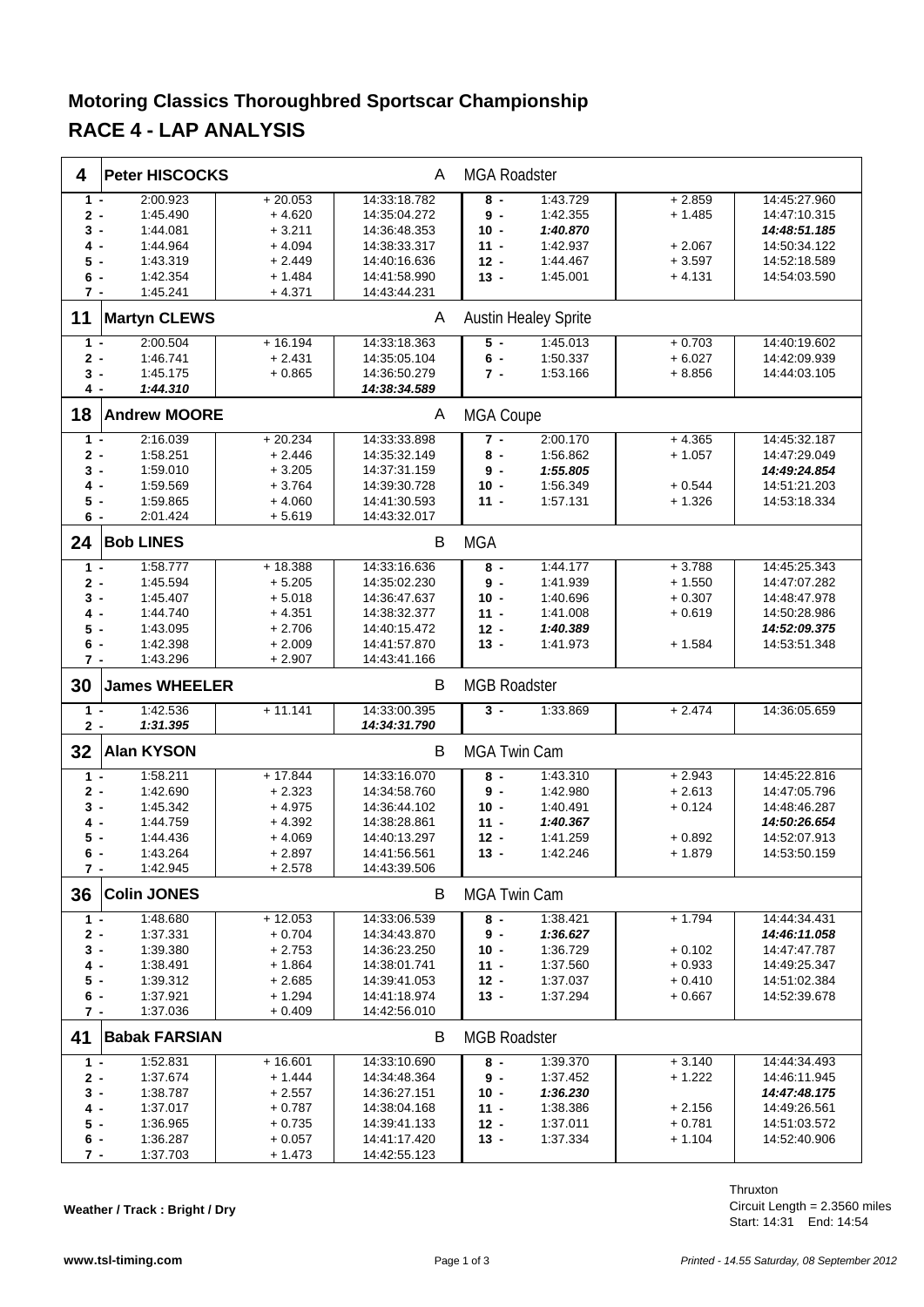## **Motoring Classics Thoroughbred Sportscar Championship RACE 4 - LAP ANALYSIS**

| 49           | <b>Mark SCOTT</b>    |                     | В                            | <b>MGB Roadster</b> |                             |                     |                              |  |  |
|--------------|----------------------|---------------------|------------------------------|---------------------|-----------------------------|---------------------|------------------------------|--|--|
| $1 -$        | 1:56.231             | $+18.208$           | 14:33:14.090                 | $8 -$               | 1:40.256                    | $+2.233$            | 14:44:53.808                 |  |  |
| 2 -          | 1:39.515             | $+1.492$            | 14:34:53.605                 | $9 -$               | 1:38.023                    |                     | 14:46:31.831                 |  |  |
| 3 -          | 1:39.367             | $+ 1.344$           | 14:36:32.972                 | $10 -$              | 1:40.353                    | $+2.330$            | 14:48:12.184                 |  |  |
| 4 -          | 1:39.412             | $+1.389$            | 14:38:12.384                 | $11 -$              | 1:40.003                    | $+1.980$            | 14:49:52.187                 |  |  |
| 5 -          | 1:40.014             | $+1.991$            | 14:39:52.398                 | $12 -$              | 1:38.254                    | $+0.231$            | 14:51:30.441                 |  |  |
| 6 -          | 1:40.496             | $+2.473$            | 14:41:32.894                 | $13 -$              | 1:39.471                    | $+1.448$            | 14:53:09.912                 |  |  |
| $7 -$        | 1:40.658             | $+2.635$            | 14:43:13.552                 |                     |                             |                     |                              |  |  |
|              |                      |                     |                              |                     |                             |                     |                              |  |  |
| 53           | <b>Kathy SHERRY</b>  |                     | C                            | Morgan Plus 8       |                             |                     |                              |  |  |
| $1 -$        | 1:49.940             | $+12.213$           | 14:33:07.799                 | $8 -$               | 1:40.989                    | $+3.262$            | 14:44:42.412                 |  |  |
| $2 -$        | 1:38.236             | $+0.509$            | 14:34:46.035                 | $9 -$               | 1:40.903                    | $+3.176$            | 14:46:23.315                 |  |  |
| 3 -          | 1:37.727             |                     | 14:36:23.762                 | $10 -$              | 1:40.860                    | $+3.133$            | 14:48:04.175                 |  |  |
| 4 -          | 1:38.491             | $+0.764$            | 14:38:02.253                 | $11 -$              | 1:41.971                    | $+4.244$            | 14:49:46.146                 |  |  |
| $5 -$        | 1:40.391             | $+2.664$            | 14:39:42.644                 | $12 -$              | 1:41.027                    | $+3.300$            | 14:51:27.173                 |  |  |
| 6 -          | 1:38.798             | $+1.071$            | 14:41:21.442                 | $13 -$              | 1:43.408                    | $+5.681$            | 14:53:10.581                 |  |  |
| 7 -          | 1:39.981             | $+2.254$            | 14:43:01.423                 |                     |                             |                     |                              |  |  |
| 55           | <b>Rob SPENCER</b>   |                     | $\mathsf{C}$                 | MGB GT V8           |                             |                     |                              |  |  |
| $1 -$        | 1:39.223             | $+8.286$            | 14:32:57.082                 | $8 -$               | 1:31.771                    | $+0.834$            | 14:43:36.495                 |  |  |
| 2 -          | 1:30.937             |                     | 14:34:28.019                 | 9-                  | 1:31.577                    | $+0.640$            | 14:45:08.072                 |  |  |
| $3 -$        | 1:31.187             | $+0.250$            | 14:35:59.206                 | $10 -$              | 1:32.028                    | $+1.091$            | 14:46:40.100                 |  |  |
| 4 -          | 1:31.012             | $+0.075$            | 14:37:30.218                 | $11 -$              | 1:32.080                    | $+1.143$            | 14:48:12.180                 |  |  |
| 5 -          | 1:31.577             | $+0.640$            | 14:39:01.795                 | $12 -$              | 1:33.959                    | $+3.022$            | 14:49:46.139                 |  |  |
| 6 -          | 1:31.958             | $+1.021$            | 14:40:33.753                 | $13 -$              | 1:33.662                    | $+2.725$            | 14:51:19.801                 |  |  |
| 7 -          | 1:30.971             | $+0.034$            | 14:42:04.724                 | $14 -$              | 1:31.742                    | $+0.805$            | 14:52:51.543                 |  |  |
|              |                      |                     |                              |                     |                             |                     |                              |  |  |
| 56           | <b>Ken PATON</b>     |                     | C                            | RAM Jaguar D-Type   |                             |                     |                              |  |  |
| $1 -$        | 1:41.087             | $+10.775$           | 14:32:58.946                 | $8 -$               | 1:30.923                    | $+0.611$            | 14:43:36.744                 |  |  |
| 2 -          | 1:30.312             |                     | 14:34:29.258                 | $9 -$               | 1:31.712                    | $+1.400$            | 14:45:08.456                 |  |  |
| 3 -          | 1:31.709             | $+1.397$            | 14:36:00.967                 | $10 -$              | 1:31.881                    | $+1.569$            | 14:46:40.337                 |  |  |
| 4 -          | 1:31.255             | $+0.943$            | 14:37:32.222                 | $11 -$              | 1:32.269                    | $+1.957$            | 14:48:12.606                 |  |  |
| 5 -          | 1:31.516             | $+1.204$            | 14:39:03.738                 | $12 -$              | 1:33.753                    | $+3.441$            | 14:49:46.359                 |  |  |
| 6 -          | 1:31.143             | $+0.831$            | 14:40:34.881                 | $13 -$              | 1:33.702                    | $+3.390$            | 14:51:20.061                 |  |  |
| $7 -$        | 1:30.940             | $+0.628$            | 14:42:05.821                 | $14 -$              | 1:32.092                    | $+1.780$            | 14:52:52.153                 |  |  |
| 61           | <b>Tim FALCE</b>     |                     | C                            |                     | Jaguar Ram 'D' Type Replica |                     |                              |  |  |
| $1 -$        | 1:45.787             | $+12.457$           | 14:33:03.646                 | 8 -                 | 1:38.298                    | $+4.968$            | 14:44:12.660                 |  |  |
| 2 -          | 1:33.330             |                     | 14:34:36.976                 | $9 -$               | 1:38.948                    | $+5.618$            | 14:45:51.608                 |  |  |
| 3 -          | 1:35.192             | $+1.862$            | 14:36:12.168                 | $10 -$              | 1:37.506                    | $+4.176$            | 14:47:29.114                 |  |  |
| 4 -          | 1:36.291             | $+2.961$            | 14:37:48.459                 | $11 -$              | 1:38.988                    | $+5.658$            | 14:49:08.102                 |  |  |
| 5 -          | 1:35.333             | $+2.003$            | 14:39:23.792                 | $12 -$              | 1:37.803                    | $+4.473$            |                              |  |  |
|              |                      |                     |                              |                     |                             |                     | 14:50:45.905<br>14:52:23.676 |  |  |
| 6 -<br>$7 -$ | 1:35.401<br>1:35.169 | + 2.071<br>$+1.839$ | 14:40:59.193<br>14:42:34.362 | 13 -<br>$14 -$      | 1:37.771<br>1:37.596        | + 4.441<br>$+4.266$ | 14:54:01.272                 |  |  |
|              |                      |                     |                              |                     |                             |                     |                              |  |  |
| 65           | <b>Tyrone WHITE</b>  |                     | C                            |                     | MGB V8 Roadster             |                     |                              |  |  |
| $1 -$        | 1:57.411             | $+16.603$           | 14:33:15.270                 | $8 -$               | 1:44.783                    | $+3.975$            | 14:45:12.784                 |  |  |
| 2 -          | 1:40.808             |                     | 14:34:56.078                 | 9 -                 | 1:43.467                    | $+2.659$            | 14:46:56.251                 |  |  |
| 3 -          | 1:42.798             | $+1.990$            | 14:36:38.876                 | $10 -$              | 1:42.912                    | $+2.104$            | 14:48:39.163                 |  |  |
| 4 -          | 1:41.938             | $+1.130$            | 14:38:20.814                 | $11 -$              | 1:42.565                    | $+1.757$            | 14:50:21.728                 |  |  |
| 5 -          | 1:42.803             | $+1.995$            | 14:40:03.617                 | $12 -$              | 1:42.046                    | $+1.238$            | 14:52:03.774                 |  |  |
| 6 -          | 1:41.939             | $+1.131$            | 14:41:45.556                 | $13 -$              | 1:42.694                    | + 1.886             | 14:53:46.468                 |  |  |
| 7 -          | 1:42.445             | $+1.637$            | 14:43:28.001                 |                     |                             |                     |                              |  |  |
| 81           | <b>Ken DEAMER</b>    |                     | D                            | MGB GT V8           |                             |                     |                              |  |  |
| $1 -$        | 1:54.508             | $+17.003$           | 14:33:12.367                 | $8 -$               | 1:38.778                    | $+1.273$            | 14:44:55.621                 |  |  |
| 2 -          | 1:38.160             | $+0.655$            | 14:34:50.527                 | $9 -$               | 1:37.505                    |                     | 14:46:33.126                 |  |  |
| 3 -          | 1:50.093             | $+12.588$           | 14:36:40.620                 | $10 -$              | 1:37.834                    | $+0.329$            | 14:48:10.960                 |  |  |
|              |                      |                     |                              | $11 -$              |                             |                     |                              |  |  |
| 4 -          | 1:40.184             | $+2.679$            | 14:38:20.804                 |                     | 1:39.044                    | $+1.539$            | 14:49:50.004                 |  |  |
| 5 -          | 1:39.082             | $+1.577$            | 14:39:59.886                 | $12 -$              | 1:39.677                    | $+2.172$            | 14:51:29.681                 |  |  |
| 6 -          | 1:38.628             | $+1.123$            | 14:41:38.514                 | 13 -                | 2:38.901 P                  | $+1:01.396$         | 14:54:08.582                 |  |  |
| 7 -          | 1:38.329             | $+0.824$            | 14:43:16.843                 |                     |                             |                     |                              |  |  |

Circuit Length = 2.3560 miles Start: 14:31 End: 14:54 Thruxton